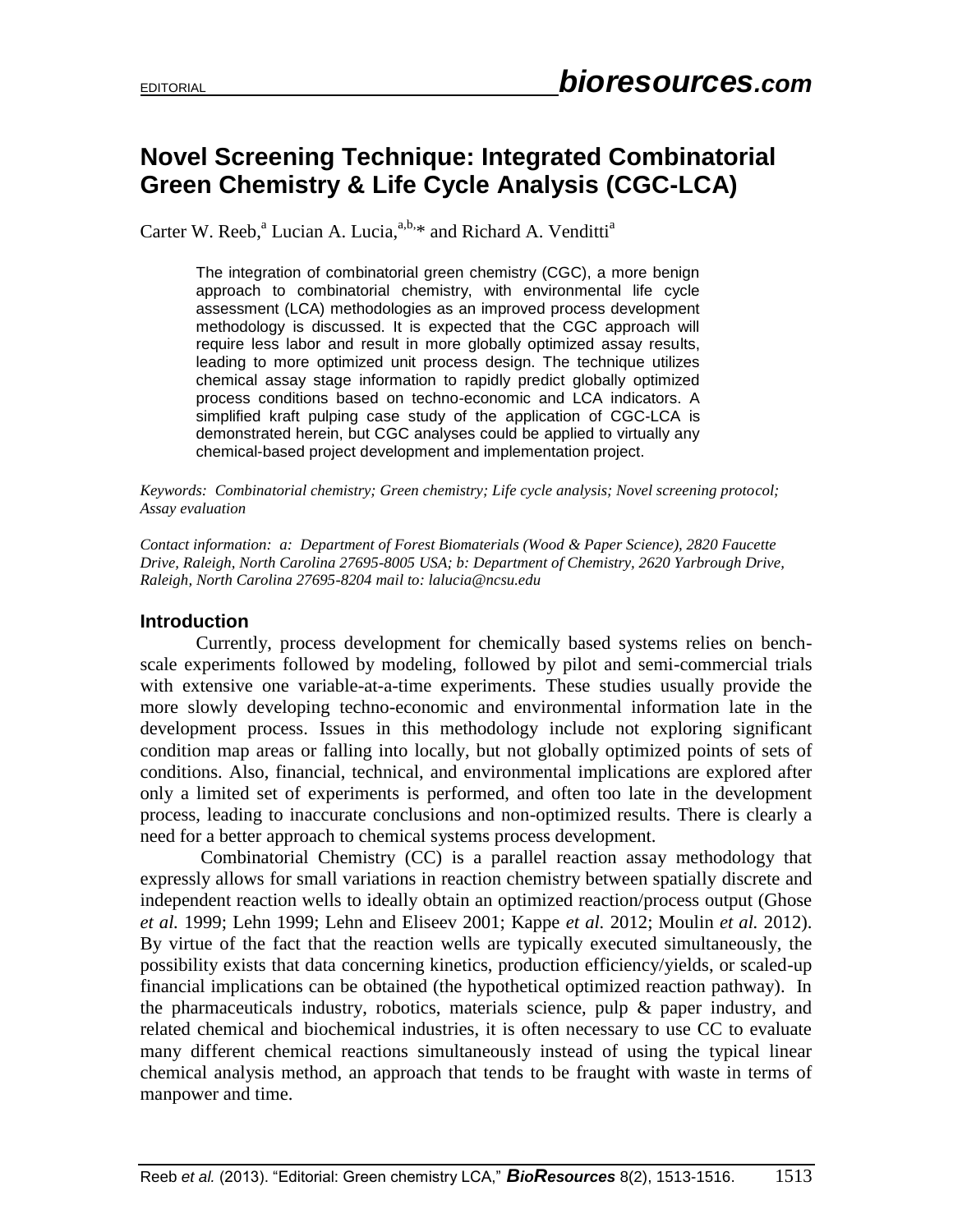Green chemistry (GC), a novel chemistry discipline embracing the concepts of efficiency, safety, low waste, low toxicity, and atom economy, explicitly dictates that the efficiency and cost effectiveness of chemical reactions is key, but not at the expense of increased environmental burden due to the reaction, system, or product. An overall reduction in the total amount of chemicals necessary (optimization of the chemical reactions) is often the simplest and best primary method for reducing net environmental burden. Optimization of the reaction using a yield metric, however, does not appreciably take into account the environmental burdens or benefits associated with each chemical used and therefore cannot compare financial feasibility of a proposed reaction with the scaled-up environmental feasibility (Ragauskas *et al.* 2006; Decker *et al.* 2009). Therefore, because CC does not always take into account the principles of green chemistry that espouses choosing specific "friendly" chemicals, low/no solvents, and high safety/low environmental impact, the melding of CC with GC, termed combinatorial green chemistry CGC, produces a synergistic approach, which has at its core the elimination of reagents or process conditions that are not green.

Life cycle analysis (LCA) is often used to quantify the inputs/outputs to a system or product and the associated environmental impacts. LCA data could be collated for each chemical used in a unique CGC (Combinatorial Green Chemistry) array, and the net environmental burden for the scaled-up version of each reaction well could be ranked or graphed by environmental burdens to reflect environmental feasibility (Mann and Spath 1997; Ozata *et al.* 2009). This approach is termed CGC-LCA.

The CGC-LCA approach incorporates the optimization of the chemical reaction for financial, environmental, or yield parameters by graphing the assay yield data, scaled up financial implications, and modeled environmental impacts from the LCA. Multiple wells could be determined to be "points of optimization" based upon the prioritization of the proposed processes' operator for financial, environmental, or yield optimization.

A case study has been completed that provides an example of how CGC and LCA can be effectively combined and is discussed here. This case study investigates variations in sulfidity of white liquor and the percent reduction of lignin in the resulting pulp for the kraft pulping process. Increases in chemical use will affect environmental impact, process chemical costs, and the quality of the pulp product at the commercial-scale.

The associated global warming potential (GWP) for each chemical analyzed in the CGC assay was multiplied against the chemical usage values to determine net GWP (in kg  $CO<sub>2</sub>$  eq./Short Ton of de-lignified pulp) for each reaction well if scaled up to a commercial process. All values were graphed (Fig. 1) to show the result of the integrated analysis. The maximum lignin removal was predicted between wells 11 and 17. If any of these wells met the product requirements in lignin removal, then it follows that for both cost (which significantly changes with well number) and environmental burden (which is less sensitive to well number) considerations, that well 11 would be the preferred set of operating conditions. This simplified case study demonstrates the utility and effort savings of the use of the CGC-LCA approach.

Other environmental impact categories (such as eutrophication, acidification, respiratory impacts, photochemical smog, carcinogens, non-carcinogens, and ecotoxicity) could be calculated for each reaction well scenario, but have been omitted here to facilitate communication of the methodology. By mapping environmental burdens on the basis of operating conditions explored in the reaction wells, process conditions that have significant environmental effects can be identified and addressed. The relative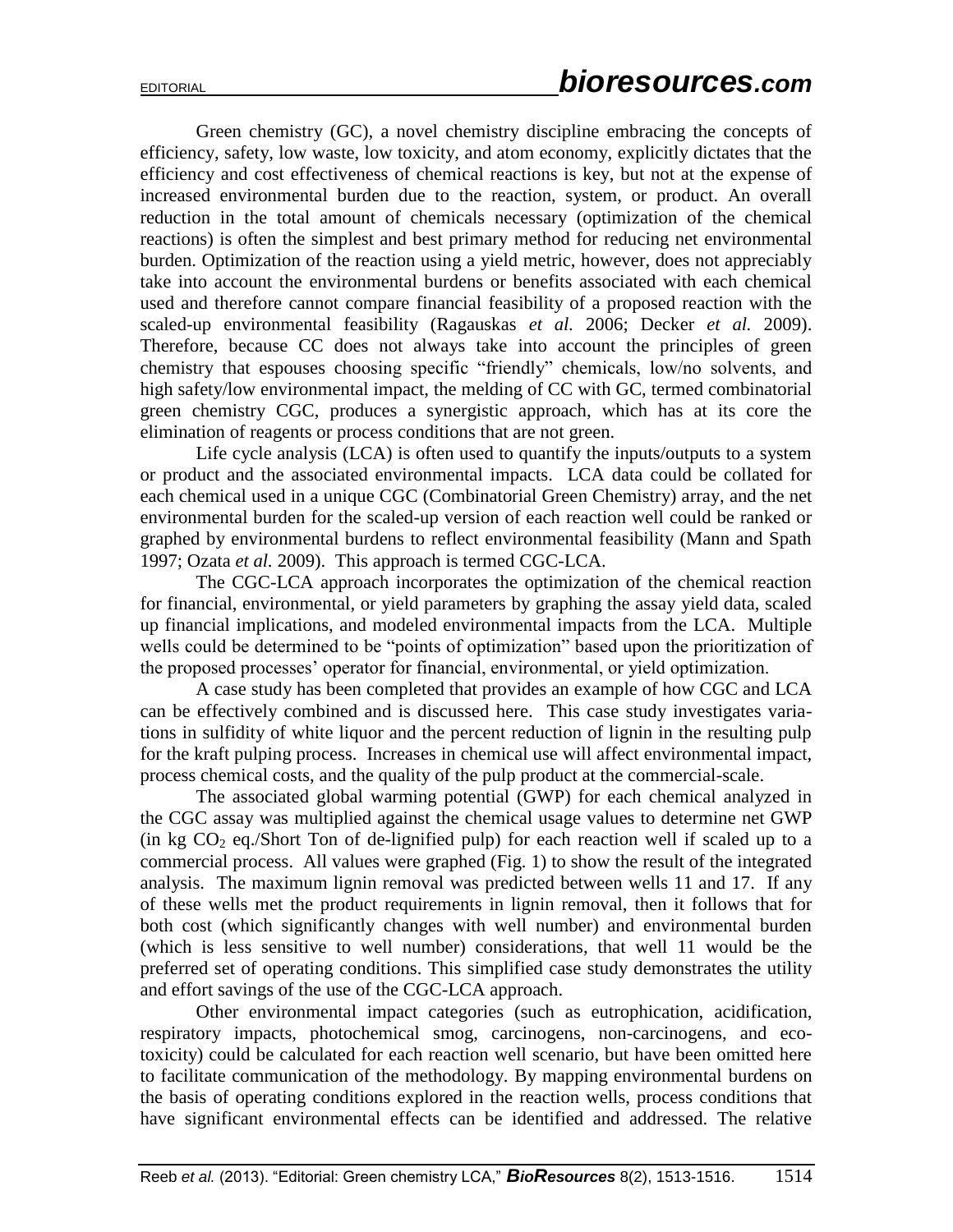importance of different variables can be explored simultaneously. This information should lead to identification of unit operations in the process that can be considered environmental "hot spots", or activities contributing most to increased net environmental burden. Future work in this area could explore the use of integrated CGC and LCA analysis for other industries and methods for normalization/standardization in the interpretation of assay results.



**Fig. 1.** Scaled-up cost estimates, lignin removal, and global warming impact for the 25 scenarios analyzed using integrated CGC and LCA. For a 5x5 well CGC assay, the percent sulfidity of white liquor ranged from 16% to 40% with a 2.5:4.5 white liquor to pulp ratio and a 1 gram pulp sample used per reaction well. The scaled-up hypothetical kraft pulping process was assumed to be 1,000 short tons per day with a range for NaOH of 333 kg to 466 kg and for Na<sub>2</sub>S of 222 kg to 88 kg. Chemical costs for each reaction well if scaled up were calculated also. An LCA was completed for the production and disposal of NaOH and  $Na<sub>2</sub>S$  using the openLCA calculation framework, EcoInvent and NREL U.S. LCI data, and the TRACI impact assessment method (NREL 2003; Curran 2006; Sharaai *et al.* 2010; SCLCI 2012).

## **Bibliography**

- Curran, M. A. 2006. *Life Cycle Assessment: Principles and Practice*, EPA/600/R-06/060. National Risk Management Research Laboratory. Cincinnati, OH. 1-88.
- Decker, S. R., Brunecky, R., Tucker, M. P., Himmel, M. E., and Selig, M. J. (2009). "High-throughput screening techniques for biomass conversion," *BioEnergy Research* 2(4), 179-192.
- Ghose, A. K., Viswanadhan, V. N., and Wendoloski, J. J. (1999). "A knowledge-based approach in designing combinatorial or medicinal chemistry libraries for drug discovery. 1. A qualitative and quantitative characterization of known drug databases," *Journal of Combinational Chemistry* 1(1), 55-68.